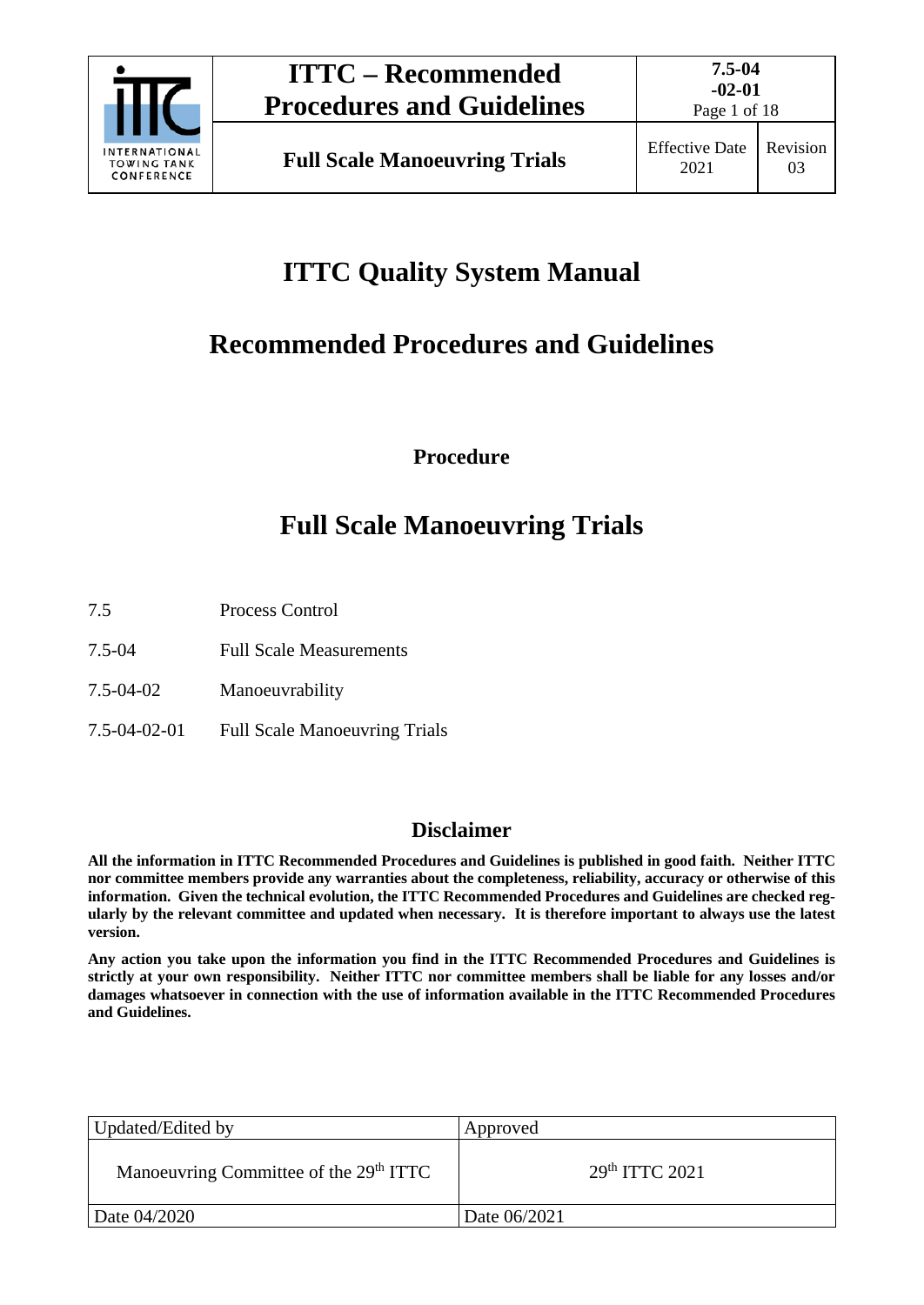

Page 2 of 18

### **Table of contents**

| 1. |        | <b>PURPOSE OF PROCEDURE3</b>                              |  |
|----|--------|-----------------------------------------------------------|--|
| 2. |        | <b>RECOMMENDED PROCEDURES</b><br>FOR MANOEUVRING TRIALS 3 |  |
|    | 2.1    |                                                           |  |
|    | 2.1.1  | Environmental Restrictions3                               |  |
|    | 2.1.2  |                                                           |  |
|    | 2.1.3  | Approach Conditions5                                      |  |
|    | 2.2    | Test procedures and parameters to                         |  |
|    |        |                                                           |  |
|    | 2.2.1  |                                                           |  |
|    | 2.2.2  | Zig-zag Test (Z-Manoeuvre)6                               |  |
|    | 2.2.3  | Modified Zig-zag test7                                    |  |
|    | 2.2.4  | Zig-zag test at Low Speed7                                |  |
|    | 2.2.5  | Spiral Manoeuvre 7                                        |  |
|    | 2.2.6  |                                                           |  |
|    | 2.2.7  |                                                           |  |
|    | 2.2.8  | Stopping Inertia Test9                                    |  |
|    | 2.2.9  | Man-overboard Manoeuvre Test 10                           |  |
|    |        | 2.2.10 Parallel Course Manoeuvre Test 10                  |  |
|    | 2.2.11 |                                                           |  |
|    |        | 2.2.12 Accelerating Turning Test11                        |  |
|    |        |                                                           |  |
|    |        |                                                           |  |
|    |        |                                                           |  |

| 3. |                  |       | <b>DATA ACQUISITION SYSTEM12</b>         |  |
|----|------------------|-------|------------------------------------------|--|
|    | 3.1              |       |                                          |  |
|    |                  | 3.1.1 | Ship speed and position 12               |  |
|    |                  | 3.1.2 |                                          |  |
|    |                  | 3.1.3 | Rudder angle  12                         |  |
|    |                  | 3.1.4 |                                          |  |
|    |                  | 3.1.5 |                                          |  |
|    |                  | 3.1.6 |                                          |  |
|    |                  |       |                                          |  |
|    | 3.3 <sub>1</sub> |       |                                          |  |
|    |                  |       |                                          |  |
| 4. |                  |       | <b>DATA ANALYSIS 13</b>                  |  |
|    | 4.1              |       | <b>Correlation between Model Scale</b>   |  |
|    |                  |       | 4.2 Uncertainty Analysis 14              |  |
|    |                  | 4.2.1 | Correction due to Environment14          |  |
|    |                  |       | 4.2.2 Correction due to Ship Conditions. |  |
|    | 4.3              |       | <b>Benchmark Tests 17</b>                |  |
| 5. |                  |       |                                          |  |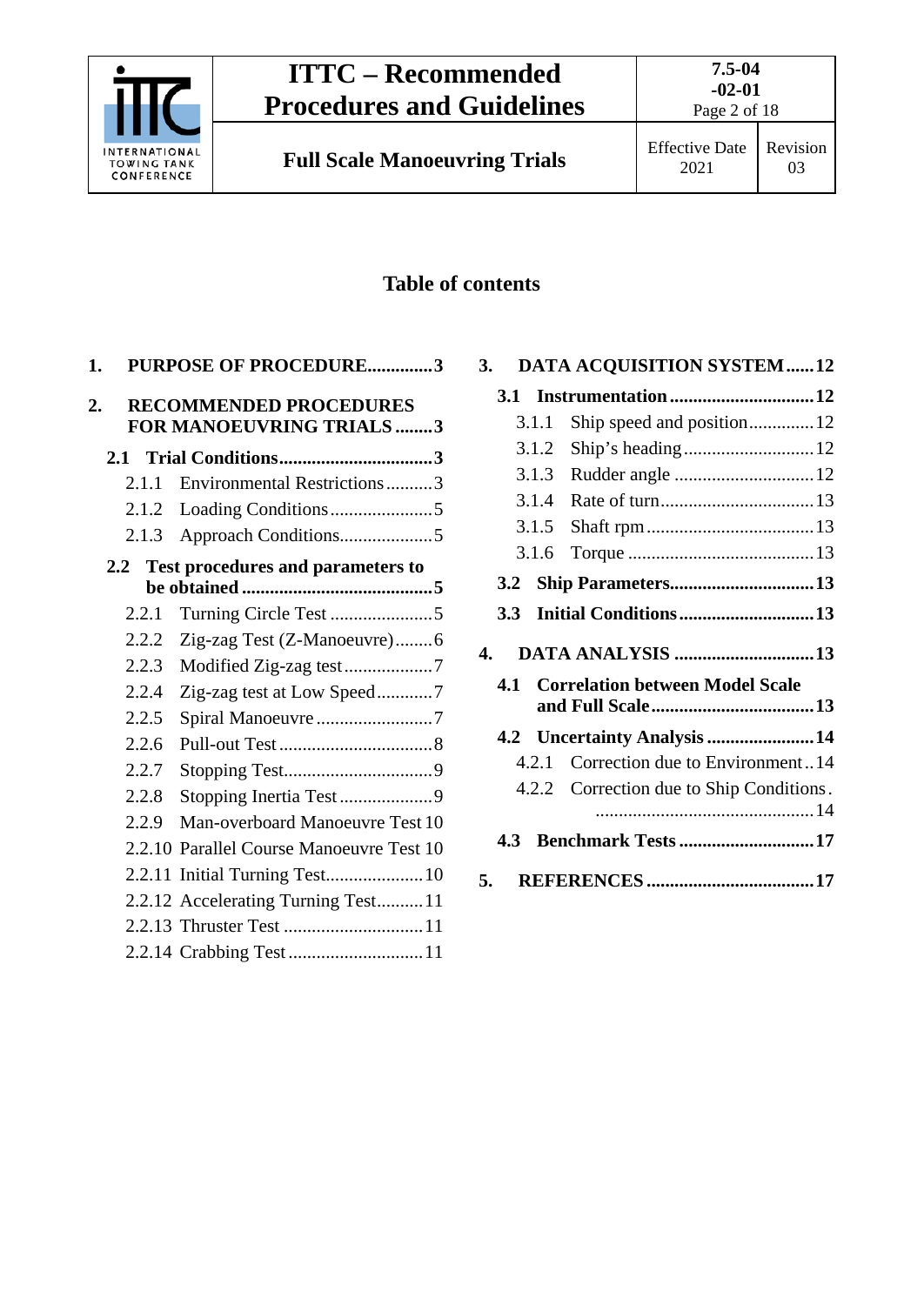

Page 3 of 18

### **Full Scale Manoeuvring Trials**

#### <span id="page-2-0"></span>**1. PURPOSE OF PROCEDURE**

To provide a guideline for performing full scale trials to determine ship manoeuvring characteristics as a reaction to rudder and engine actions.

#### <span id="page-2-1"></span>**2. RECOMMENDED PROCEDURES FOR MANOEUVRING TRIALS**

For operation purpose, tests must concern following qualities which have been identified by IMO:

inherent dynamic stability, course- keeping ability, initial turning/course-changing ability, yaw checking ability, turning ability, stopping ability.

Table 1 shows a total of 19 manoeuvring tests recommended by various organisations. This procedure provides detailed information on a selection of 14 tests which provide information on above mentioned six ship-handling characteristics.

- Furthermore, recommendations are formulated for operation purposes, including low speed operation in channels and harbour environments.
- Test procedures should document trials in a way which is compatible with both ship design and scientific purpose (e.g. validation of predicted manoeuvres).

#### <span id="page-2-3"></span><span id="page-2-2"></span>**2.1 Trial Conditions**

#### 2.1.1 Environmental Restrictions

Manoeuvrability of a ship is strongly affected by interactions with the bottom, banks, passing vessels, wind and waves. Therefore the trial site should be located in waters of adequate depth with low current and tidal influence as possible, and manoeuvring trials should be performed in the calmest possible weather conditions. It is recommended that

- 1. the test must be executed in open water, far away from banks and ship traffic;
- 2. the water depth should exceed four times the mean draft of the ship;
- 3. the maximum sea state should be chosen taking into account the ship's characteristics such as ship speed, ship displacement, etc. Although IMO Resolution MSC.137(76) requires trials to be conducted with a sea state not greater than 4, some ships may require sea states as low as 1 in order to provide accurate full scale data;
- 4. the maximum wind speed should be chosen taking into account the ship's characteristics such as ship speed, ship displacement, accurate full scale data. Although IMO Resolution MSC.137(76) requires trials not to be conducted with a true wind speed greater than Beaufort 5, some ships may require wind speeds not exceeding Beaufort 2 in order to provide accurate full scale data.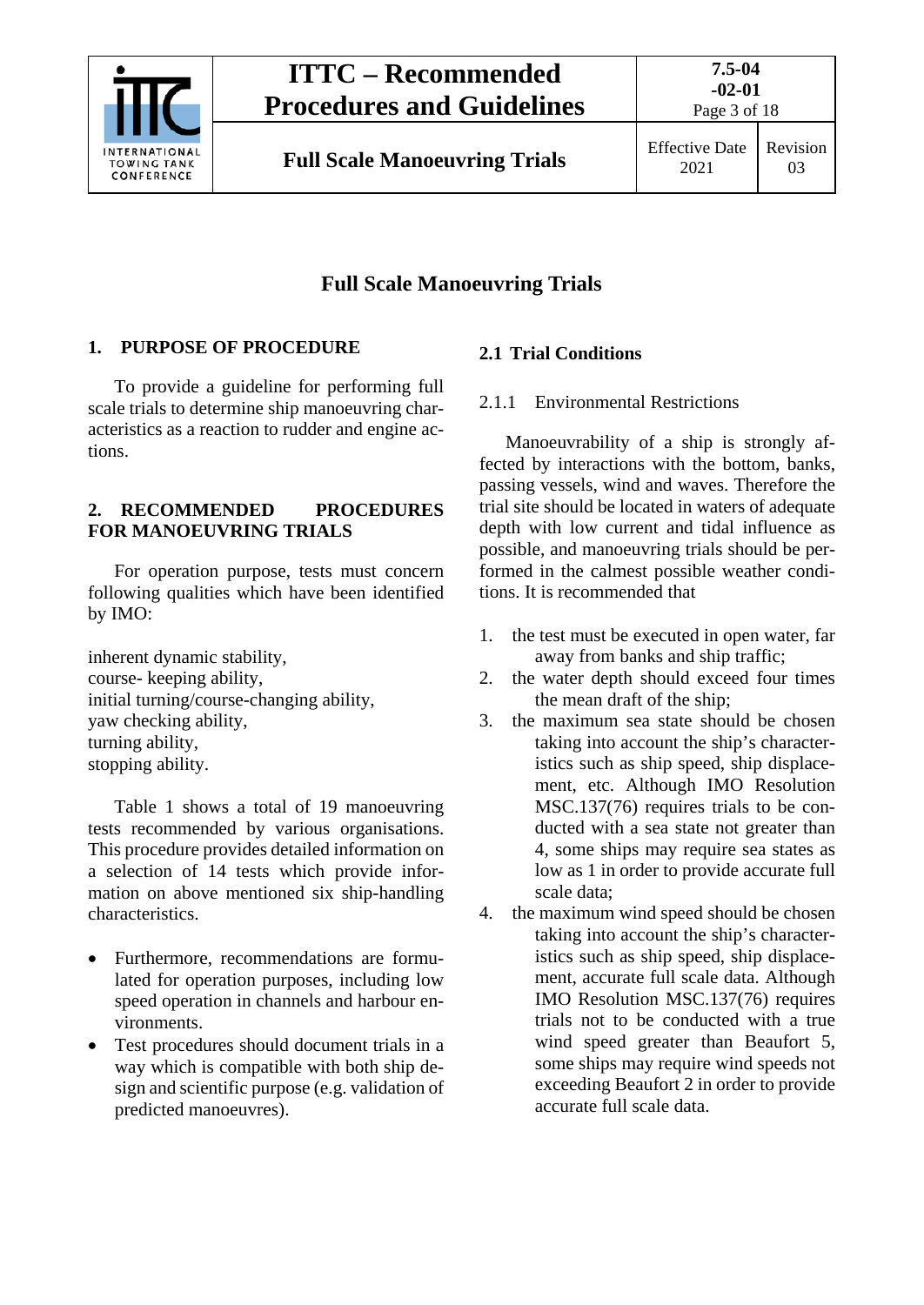

Page 4 of 18

03

**Full Scale Manoeuvring Trials** Effective Date

|                | Type of test                           | <b>IMO IMO</b> | A601 MSC.137(76) | <b>ITTC</b><br>1975      | <b>SNAME</b><br>1989     | <b>Norse</b><br><b>Standard</b> | Japan<br><b>RR</b>       | <b>ISO</b>     | <b>ITTC</b><br>2017 | Re-<br>marks<br>$(* )$ |
|----------------|----------------------------------------|----------------|------------------|--------------------------|--------------------------|---------------------------------|--------------------------|----------------|---------------------|------------------------|
| 1              | Turning circle test                    | $\sqrt{}$      | $\sqrt{}$        | $\sqrt{}$                | $\sqrt{}$                | $\sqrt{}$                       | $\sqrt{ }$               | $\sqrt{}$      | $\sqrt{ }$          | 5                      |
| $\overline{2}$ | Zig-zag test                           | $\sqrt{2}$     | $\sqrt{}$        | $\sqrt{2}$               | $\sqrt{}$                | $\sqrt{ }$                      | $\sqrt{}$                | $\sqrt{}$      | $\sqrt{}$           | 3,4                    |
| 3              | Modified Zig-zag test                  | $\overline{a}$ |                  | $\overline{a}$           |                          |                                 | $\sqrt{ }$               | $\overline{a}$ | $\sqrt{}$           | 1,3                    |
| $\overline{4}$ | Zig-zag at low speed<br>test           | $\overline{a}$ |                  |                          | V                        |                                 | $\sqrt{}$                |                | $\sqrt{}$           | 1,2                    |
| 5              | Direct spiral test                     |                |                  | $\sqrt{ }$               | $\sqrt{}$                | $\sqrt{ }$                      | $\sqrt{}$                | $\sqrt{ }$     | $\sqrt{ }$          | 1,2                    |
| 6              | Reverse spiral test                    |                |                  | $\sqrt{}$                | $\sqrt{}$                | $\sqrt{}$                       | $\sqrt{}$                | $\sqrt{ }$     | $\sqrt{ }$          | 1,2                    |
| 7              | Pull-out test                          | $\sqrt{}$      |                  | $\sqrt{}$                | $\sqrt{}$                |                                 |                          | $\sqrt{ }$     | $\sqrt{ }$          | $\mathbf{1}$           |
| 8              | Stopping test (from<br>ahead)          | $\sqrt{}$      | V                | $\sqrt{}$                | V                        | V                               | $\sqrt{}$                | $\sqrt{ }$     | $\sqrt{}$           | 6                      |
| 9              | Stopping inertia test                  | $\sqrt{2}$     |                  |                          |                          | $\sqrt{ }$                      | $\sqrt{}$                | $\sqrt{}$      | $\sqrt{}$           | 6                      |
|                | 10 Man-overboard test                  | $\sqrt{}$      |                  | -                        | $\overline{\phantom{0}}$ |                                 | $\overline{\phantom{a}}$ | $\sqrt{}$      | $\sqrt{}$           | 4,5                    |
| 11             | Parallel course<br>ma-<br>noeuvre test | $\sqrt{}$      |                  |                          |                          |                                 |                          | $\sqrt{ }$     | $\sqrt{}$           | 4,5                    |
|                | 12 Initial turning test                | $\sqrt{ }$     |                  |                          | $\sqrt{}$                |                                 |                          |                | $\sqrt{}$           | $\overline{3}$         |
| 13             | Accelerating turning<br>test           | $\sqrt{}$      |                  | V                        |                          |                                 |                          | $\sqrt{ }$     | $\sqrt{}$           | 5                      |
|                | 14 Thruster test                       | $\sqrt{}$      |                  | $\sqrt{}$                | $\sqrt{}$                | $\sqrt{}$                       | $\overline{a}$           | $\sqrt{}$      | $\sqrt{}$           | 4,5                    |
|                | 15 Crabbing test                       |                |                  | $\overline{\phantom{0}}$ |                          |                                 |                          | $\sqrt{}$      | $\sqrt{ }$          | $\overline{3}$         |
| 16             | New course keeping<br>test             |                |                  |                          |                          |                                 | $\sqrt{}$                |                |                     |                        |
| 17             | Acceleration/deceler-<br>ation test    | $\sqrt{}$      |                  |                          |                          |                                 |                          | $\sqrt{ }$     |                     |                        |
| 18             | Crash stop ahead test<br>(from asten)  |                |                  |                          | $\sqrt{}$                | $\sqrt{}$                       | $\sqrt{ }$               |                |                     |                        |
| 19             | Minimum revolution<br>test             | $\sqrt{}$      |                  |                          |                          |                                 |                          |                |                     |                        |

#### Table 1: Recommended Manoeuvring Tests by various Organizations

(\*) 1 inherent dynamic stability

2 course-keeping ability

3 initial turning/course-changing ability

4 yaw checking ability

5 turning ability

6 stopping ability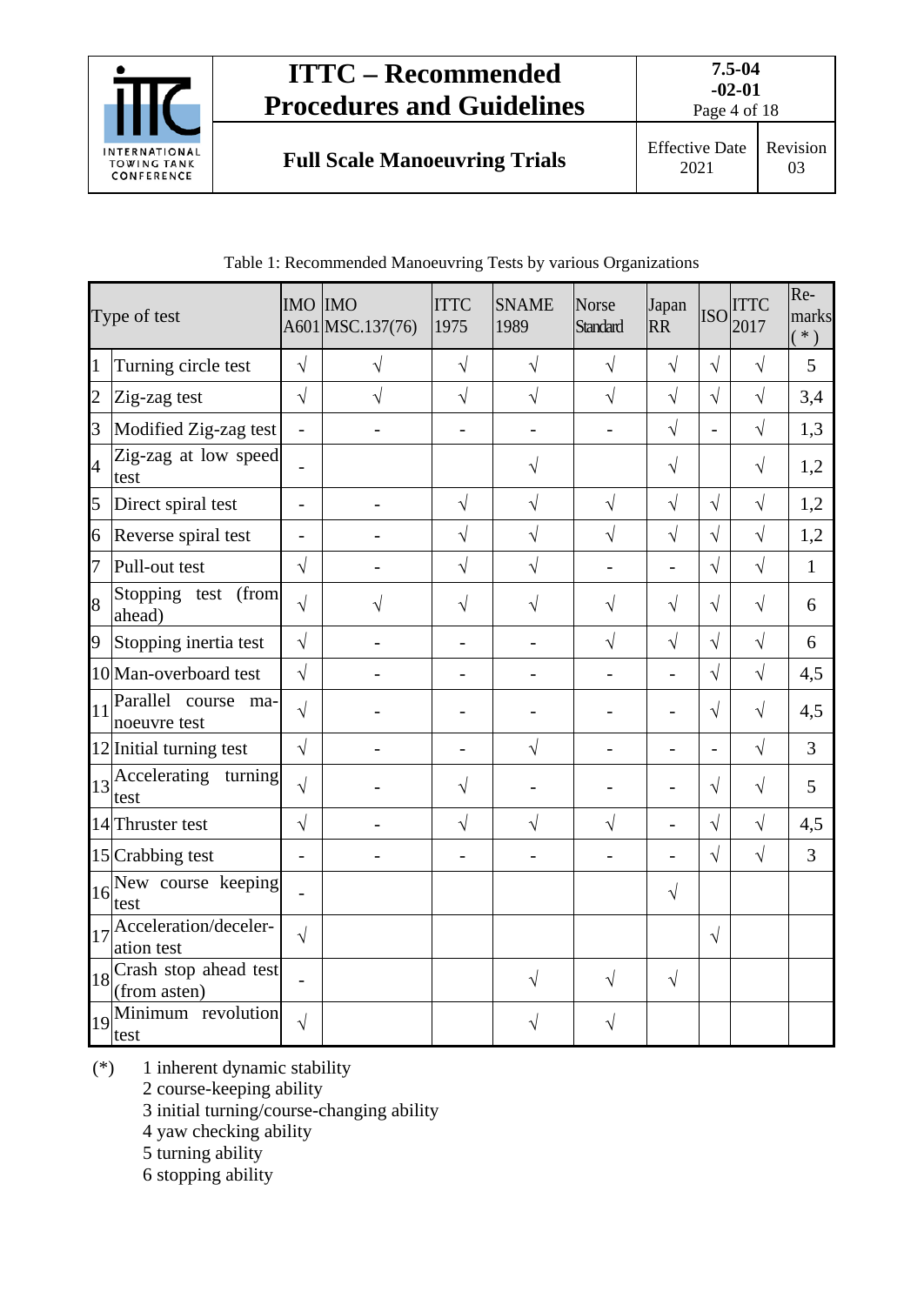

#### <span id="page-4-0"></span>2.1.2 Loading Conditions

It is recommended that the trials are to be carried out with the ship in the full-load condition at zero trim, because in this condition the manoeuvres are most critical, or in a normal operational condition within a five percent deviation of the full-load draft and trim.

Where it is impractical to conduct trials at full-load draft, they may be conducted at a draft as close to full-load draft as possible with minimum trim, or in a ballast condition with minimum trim and sufficient propeller immersion.

#### <span id="page-4-1"></span>2.1.3 Approach Conditions

The approach speed according to IMO is to be at least 90 per cent of the ship's speed corresponding to 85 per cent of the maximum engine output, but some tests should also be carried out at low speed (below 8 knots).

Before the execution of the relevant manoeuvre, the ship must have run at constant engine(s) setting with minimum rate of change of heading (steady course) for at least two minutes. The helmsman must be advised to keep heading with minimum rudder actuations.

#### <span id="page-4-2"></span>**2.2 Test procedures and parameters to be obtained**

#### <span id="page-4-3"></span>2.2.1 Turning Circle Test

Turning circle tests are performed to both port and starboard at approach speed with a maximum rudder angle. It is necessary to do a turning circle of at least 540 degrees to determine the main parameters of this trial.



Fig. 1 Turning circle: definitions

The essential information referred to the midship to be obtained from this manoeuvre consists of (see Figure 1):

- tactical diameter,
- advance.
- transfer,
- loss of speed on steady turn,
- velocity loss and time to change heading 90 degrees
- velocity loss and time to change heading 180 degrees
- velocity loss and time to change heading 270 degrees

The first three of these may be presented in non-dimensional form by dividing their values by ship's length between perpendiculars (*L*<sub>PP</sub>). Maximum advance and maximum transfer can be measured, too.

When it is possible, turning circle at low or half speed should be considered.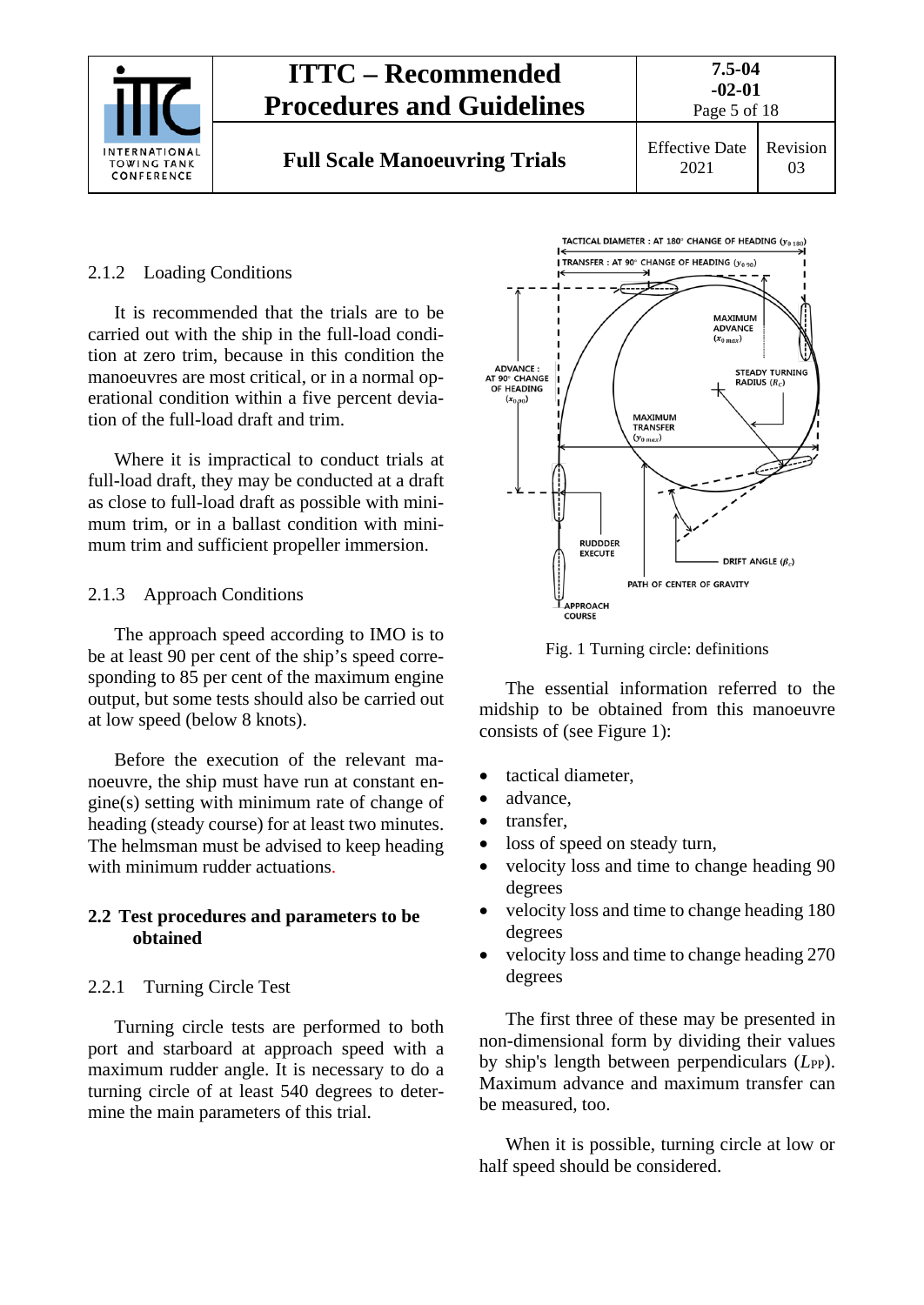|                                                          | <b>ITTC – Recommended</b><br><b>Procedures and Guidelines</b> | $7.5 - 04$<br>$-02-01$<br>Page 6 of 18 |                            |  |
|----------------------------------------------------------|---------------------------------------------------------------|----------------------------------------|----------------------------|--|
| <b>INTERNATIONAL</b><br><b>TOWING TANK</b><br>CONFERENCE | <b>Full Scale Manoeuvring Trials</b>                          | <b>Effective Date</b><br>2021          | Revision<br>0 <sup>3</sup> |  |

#### <span id="page-5-0"></span>2.2.2 Zig-zag Test (Z-Manoeuvre)

The zig-zag test is obtained by reversing the rudder alternately by  $\delta$  degrees to either side at a deviation  $\psi$  from the initial course. After a steady approach the rudder is put over to starboard (first execute). When the heading is  $\psi$  degrees off the initial course, the rudder is reversed to the same angle to port (second execute).

After counter rudder has been applied, the ship initially continues yawing in the original direction with decreasing yaw rate until it changes sign, so that the ship eventually yaws to the left in response to the rudder. When the heading is

 $\psi$  degrees off the course port, the rudder is reversed again to starboard (third execute). This process continues until a total of 3 rudder executes have been completed.

Hence, a zig-zag test is determined by the combination of the values of change of heading *Ψ* and rudder angle, and is denoted *δ/ψ*. Common values for these parameters are 10/10 and 20/20. However, other combinations can be applied (see 2.2.3).

The manoeuvres are to be executed at approach speed (see 2.1.3) and if possible at low speed also.



Figure 2. Time trace of zig-zag test parameters

Zig-zag manoeuvres are carried out starting with both starboard and port rudder, in order to identify the environmental effects (e.g. wind). From the nautical point of view, however, i.e. the interpretation of the international rules of navigation at sea, the turning and the yaw checking ability using starboard rudder angles δ are of special interest, since emergency turns should be carried out to starboard.

For a first simple analysis of the results, characteristic steering values defined in Fig. 2 can be used; the values are plotted as a function of the rudder angle *δ*.

Results of zig-zag tests are defined as follows**:**

Initial turning time *t*a (s): the time from the instant the rudder is put at the outset of the manoeuvre (first execute) until the heading is  $\psi$ degrees off the initial course. At this instant the rudder is reversed to the opposite side (second execute).

Execute heading angle (degrees): heading  $\psi$ at which the rudder is reversed.

Overshoot angle (degrees): the angle through which the ship continues to turn in the original direction after the application of counter rudder. The first and second overshoot angles correspond to the maximum heading angle reached after the second and third execute, respectively.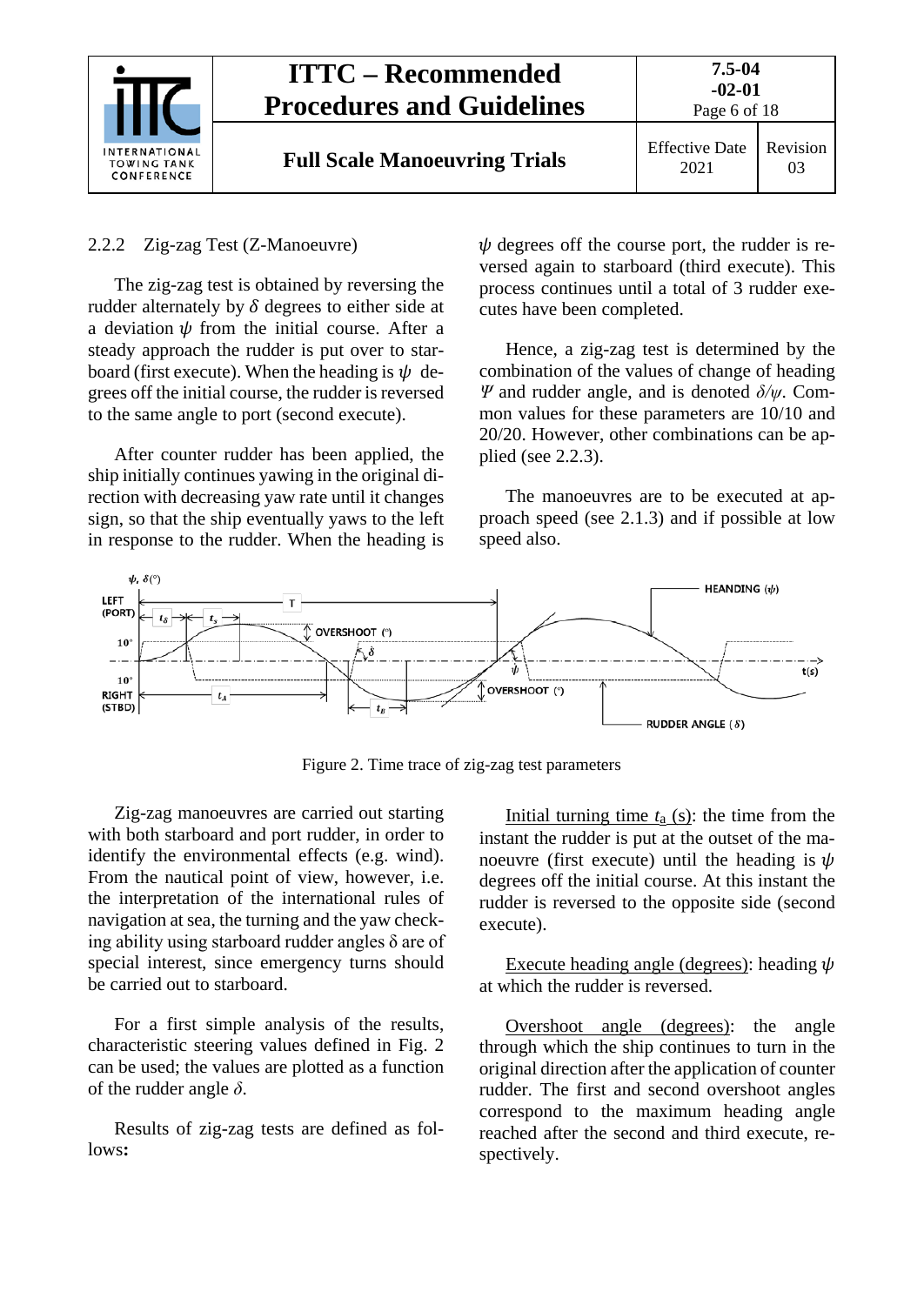

Time to check yaw *(ts, t<sub>B</sub>)* (s): the time between the rudder execute and the time of the maximum heading change in the original direction.

Heading  $\psi$  (degrees): the course deviation from the straight initial course.

Reach  $t_A$  (s): the time between the first execute and the instant when the ship's heading is zero after the second execute.

Time of a complete cycle  $T(s)$ : the time between the first execute and the instant when the ship's heading is zero after the third execute.

Angular speed  $\psi$ (deg/s): constant yaw rate (time gradient of heading) established after the second execute. In this phase the ship executes circular motion, if steady speed is assumed.

Unit time (s): the time required for the vessel to travel her own length at approach speed  $(=$ *L/V*). The time for a complete cycle is expressed in unit times.

#### <span id="page-6-0"></span>2.2.3 Modified Zig-zag test

The test procedure for a modified zig-zag test is the same as for 2.2.2. (zig-zag manoeuvre), but the execute heading angle is chosen to be as small as 1 degree, the rudder angle being 5 or 10 degrees (see section 4 of IMO MSC/Circ.1053 for modified zig-zag manoeuvres definitions).

The modified Zig-zag test is used to express course-keeping qualities in conditions similar to actual operations characterised by small heading changes and rudder values.

#### <span id="page-6-1"></span>2.2.4 Zig-zag test at Low Speed

This manoeuvre is executed while the ship is running ahead by inertia after stopping the main engine. When the ship's speed drops below 5 knots, a 35/5 zig-zag test is initiated. The above procedure to be repeated until the ship's heading does not react to the rudder actions.

#### <span id="page-6-2"></span>2.2.5 Spiral Manoeuvre

Spiral manoeuvres are applied to assess the course stability of the ship (see Figure 3). For ships, which show stable characteristics either the direct (Dieudonné) or reverse (Bech) spiral methods can be used to obtain response at low rudder angles. For unstable ships, the reverse (Bech) spiral is recommended within the limits indicated by the results of the pull-out manoeuvres.



Figure 3: Presentation of spiral manoeuvre results

Direct Spiral Manoeuvre. With the ship on an initial straight course, the rudder is put to about 25 degrees to starboard and held until the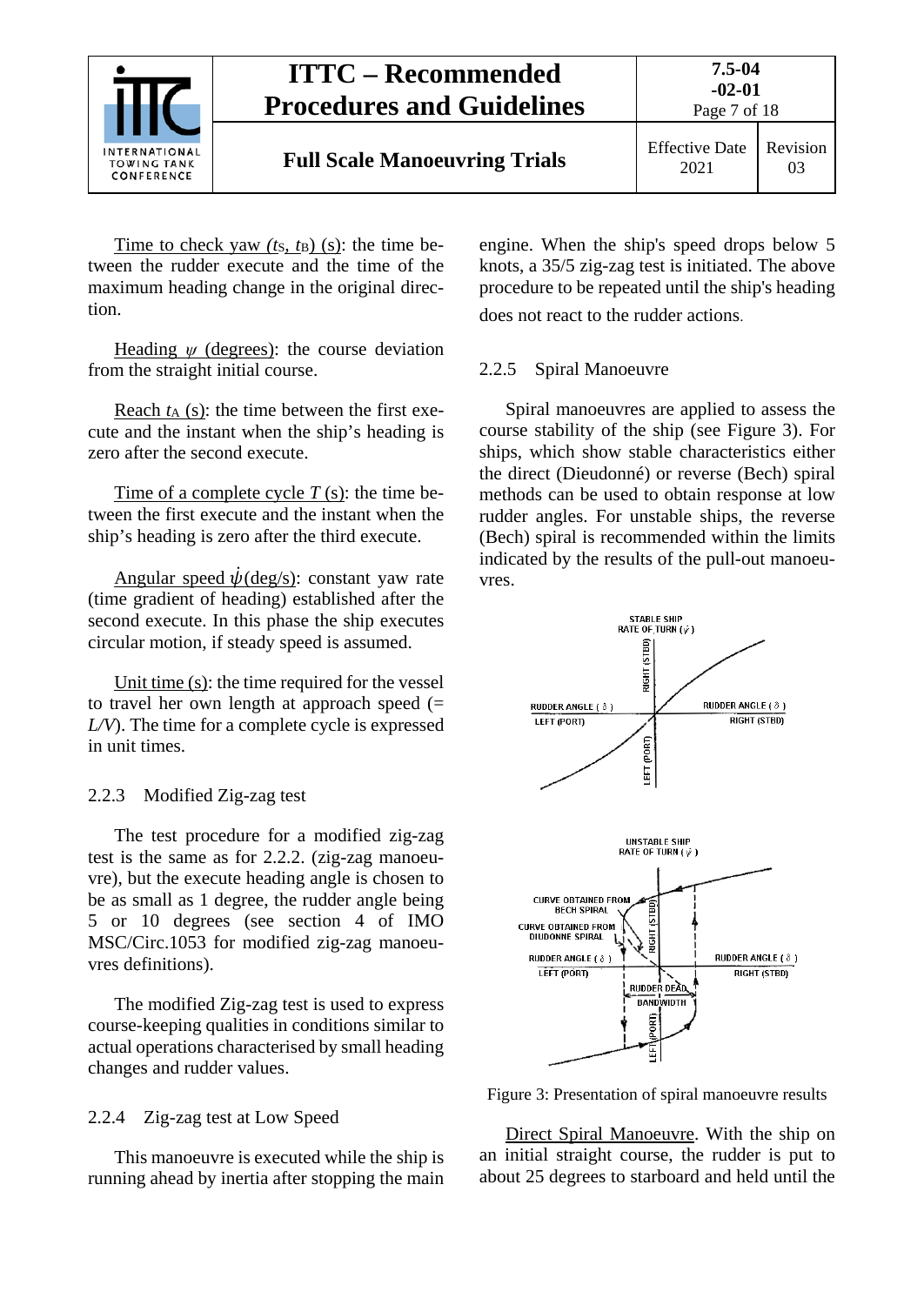

rate of change of heading is constant. The rudder angle is then decreased by 5 degrees and again held until steady conditions of yawing have been obtained. This procedure is repeated until the rudder has covered the range from 25 degrees on one side to 25 degrees on the other side and back again. Over the range of rudder angles of 5 degrees on either side of zero or neutral rudder angle these intervals should be reduced.

The achieved steady rate of turn is registered for each rudder angle.

Reverse Spiral Manoeuvre. In the Bech reverse spiral the ship is steered at a constant rate of turn and the mean rudder angle required to produce this yaw rate is measured.

The necessary equipment is a rate-gyro (alternatively the gyro compass course  $\Psi$  may be differentiated to provide  $\dot{\psi}$ ), and an accurate rudder angle indicator. Experience has shown that accuracy can be improved if continuous recording of rate of turn and rudder angle is available for the analysis.

When several spiral tests are to be made, an auto-pilot can be used to perform the reverse spiral.

If manual steering is used, the instantaneous rate of turn must be visually displayed for the helmsman, either on a recorder or on a rate of turn indicator.

Using the reverse spiral test, points on the curve rate of turn versus rudder angle may be taken in any order. However, if the ship is steered manually, the procedure originally proposed by Bech can be recommended. The ship is made to approach the desired rate of turn,  $\ddot{\psi}$ , by applying a moderate rudder angle. As soon as the desired rate of turn is obtained, the rudder is actuated such as to maintain this rate of turn as precisely as possible. The helmsman should now aim to maintain the desired rate of turn using progressively decreasing rudder motions until steady values of speed and rate of turn have been obtained. Steady rate of turn will usually be obtained very rapidly, since rate steering is easier to perform than normal compass steering. However, adjustments to the rudder angle may be required until the ship achieves a steady speed; therefore, it is necessary to allow some time before the values of  $\ddot{\psi}$  and  $\delta$  are measured.

#### <span id="page-7-0"></span>2.2.6 Pull-out Test

The pull-out manoeuvre is a simple test to give a quick indication of a ship's course stability.



Figure 4: Presentation of pull-out manoeuvre results

A rudder angle of approximately 20 degrees is applied until the ship achieves a steady rate of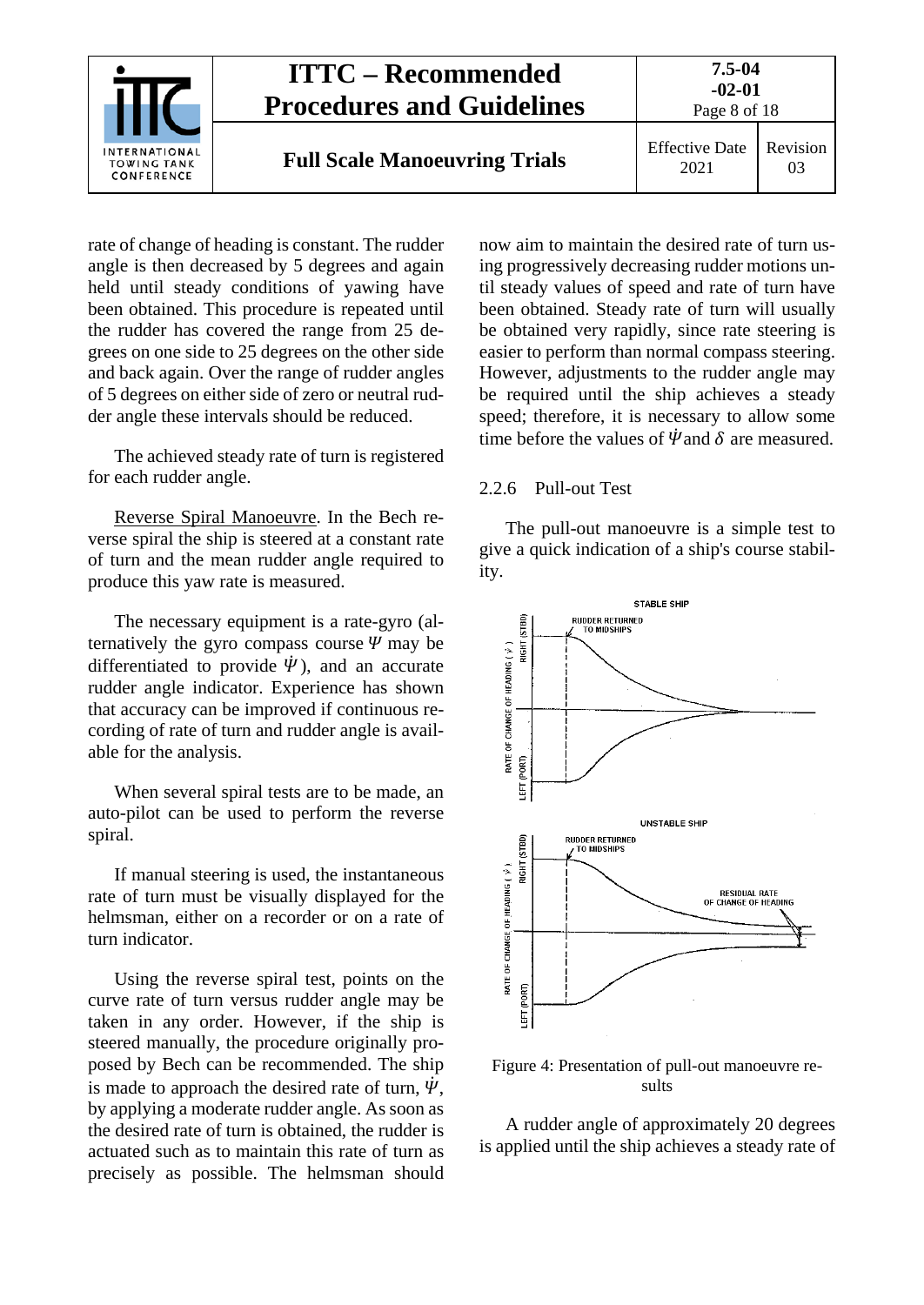

turn; at this point, the rudder is returned to midships. If the ship is stable, the yaw rate will decay to zero for turns to both port and starboard. If the ship is unstable, then the rate of turn will reduce to some residual yaw rate. The pull-out manoeuvres have to be performed to both port and starboard to show a possible asymmetry (see Figure 4). Pull-out manoeuvres can be performed at the end of a zig-zag or turning circle test.

#### <span id="page-8-0"></span>2.2.7 Stopping Test

During stopping tests a ship's speed is reduced from some initial steady value to zero by applying full astern power.



Figure 5. Definitions used in stopping trials

The most common stopping trial starts from full ahead speed. When the approach conditions are satisfied, the demand for full astern power is given from the engine control position on the bridge.

When the propelling unit has reached steady full astern rpm and ship's speed becomes zero, the test is completed.

The parameters measured during crash-stop and stopping trial are (see Figure 5)*:*

- the head reach which is defined as distance travelled in the direction of the ship's initial course;
- the track reach which is the total distance travelled along the ship's path;
- the lateral deviation which is the distance to port or starboard measured normal to the ship's initial course.

Ships usually are directionally uncontrollable during this manoeuvre so that the trajectory is, to a large extent, determined by the ambient disturbances, initial conditions and rudder actions. Although existing procedures allow rudder activity to keep the ship as close to the initial course as possible, it should be noticed that IMO requires the rudder to be maintained at midships throughout the trial.

#### <span id="page-8-1"></span>2.2.8 Stopping Inertia Test

Stopping inertia tests are performed to assess the behaviour of a ship during deceleration without propeller action.

Starting from full ahead speed, the engine is stopped quickly. When the ship's ahead speed has reduced to 5 knots, the test is completed.

The parameters measured during a stopping inertia test are:

- the head reach which is defined as distance travelled in the direction of the ship's initial course;
- the track reach which is the total distance travelled along the ship's path;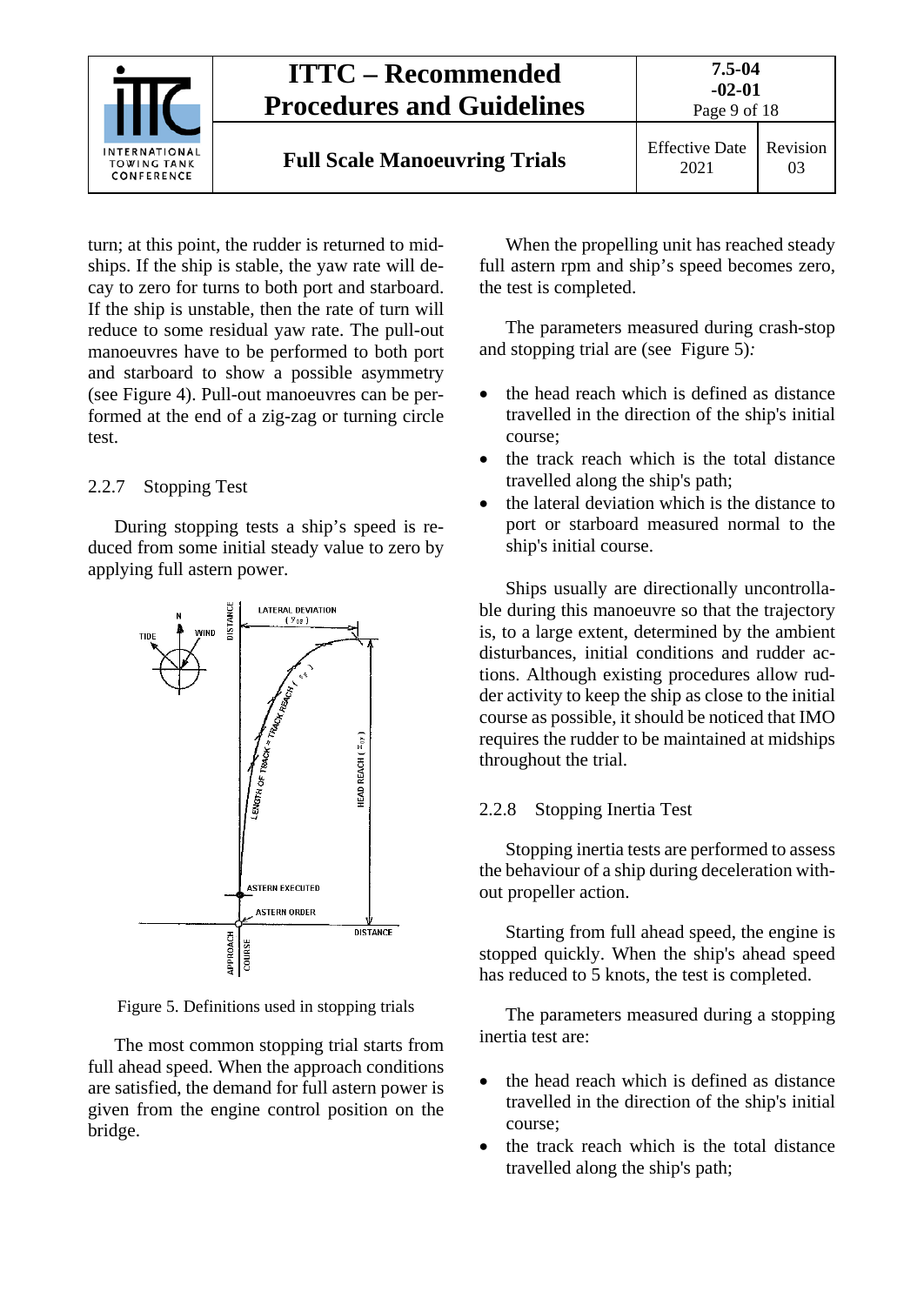

- the lateral deviation which is the distance to port or starboard measured normal to the ship's initial course;
- the duration of the manoeuvre.

#### <span id="page-9-0"></span>2.2.9 Man-overboard Manoeuvre Test

Man-overboard manoeuvres are performed to provide information on the time taken and the deviation from course necessary to retrieve a person or object from the sea. The elliptical and Williamson turns are two well-known manoverboard manoeuvres. These manoeuvres will, in the absence of wind and current, bring the ship back to the position where the man overboard incident occurred.

The elliptical turning manoeuvre. With the ship initially under approach speed, the rudder is moved quickly to hard over starboard and held until ship has altered course by 180 degrees from initial course. At that time, the rudder is moved quickly to hard over port and the ship is steadied on the original course. This manoeuvre is to be terminated when the ship has returned to the position, or nearest position, where the manoeuvre was initiated.

The Williamson turning manoeuvre. With the ship initially under approach speed, the rudder is moved quickly to hard over starboard and held until ship has altered course by 70 degrees from initial course. At that time, the rudder is moved quickly to hard over port, until the ship is heading 180 degrees from initial course. This manoeuvre is to be terminated when the ship has returned to the position, or nearest position, where the manoeuvre was initiated.

Following data are to be derived from the trials:

1) a plot of the ship's track,

- 2) the time taken to return to the point, or nearest position to that point, at which the manoeuvre was initiated
- 3) the lateral deviation from the initial course at the point, or nearest position to that point, at which the manoeuvre was initiated are to be derived.

#### <span id="page-9-1"></span>2.2.10 Parallel Course Manoeuvre Test

The parallel course manoeuvre provides information on the ship's side reach.

With the ship initially under approach speed, the rudder is moved quickly to hard over starboard and held until the ship has altered course by 15 degrees from initial course. At that time, the rudder is moved quickly to hard over port. When the ship's heading resumes the initial course, the rudder is moved to midship.

The test has to be repeated for 30 degrees and 45 degrees change of heading from initial course.

Following data are to be derived from the trials:

- 1) a plot of the ship's track,
- 2) the time taken to reach parallel course,
- 3) the lateral deviation between the initial and final positions.

#### <span id="page-9-2"></span>2.2.11 Initial Turning Test

The initial turning trial provides information on the effectiveness of the rudder in transient manoeuvres and to ascertain the ship's initial turning ability.

With the ship initially under approach speed, the rudder is moved quickly to 10 degrees and held until the ship has altered course by 10 degrees from initial course.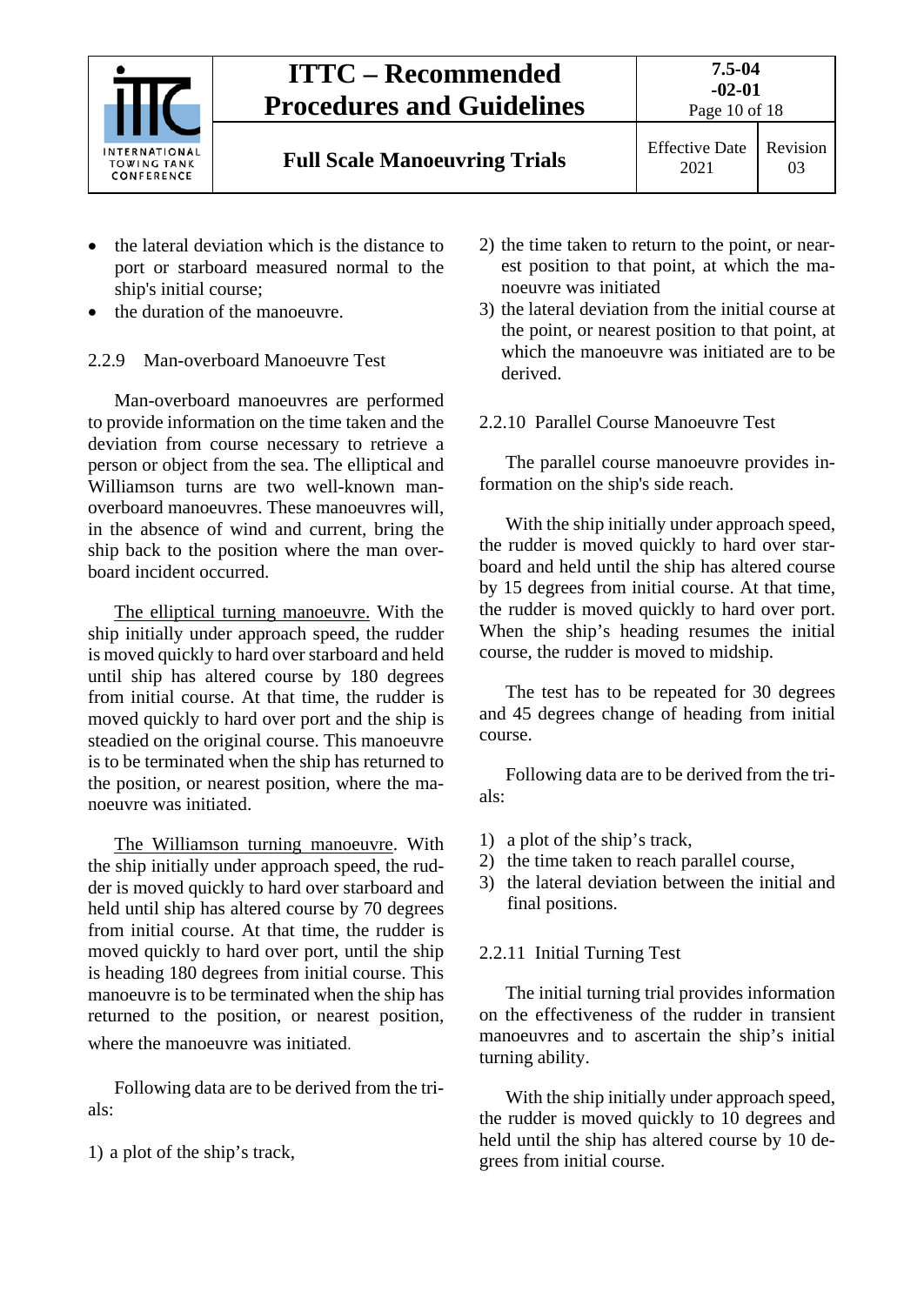

Following data are to be derived from the trials:

- 1. a plot of the ship's track,
- 2. the track reach, being the total distance travelled along the ship's path, non-dimensionally expressed in ship lengths.

These data can also be obtained from the first phase of a 10/10 zig-zag manoeuvring trial, between the first and the second execute.

<span id="page-10-0"></span>2.2.12 Accelerating Turning Test

Accelerating turning test provide the ability to make a "kicking" turn at slow speed, which is used in harbour manoeuvres.

The ship is initially at standstill with zero speed and propeller stopped.

The manoeuvre is started by ordering the rudder hard over and the engine half ahead on telegraph. Rudder and engine control are thereafter kept constant during the turn. The turn continues until a 180 degrees change of heading has been completed.

The essential information to be obtained from this manoeuvre consists of:

- tactical diameter,
- advance,
- transfer,
- final speed,
- time to change heading 90 degrees
- time to change heading 180 degrees

The first three of these may be presented in non-dimensional form by dividing their values by ship's length between perpendiculars (LPP). Maximum advance and maximum transfer can be measured, too.

### <span id="page-10-1"></span>2.2.13 Thruster Test

For a ship fitted with lateral thrusters the following tests are recommended.

Turning Manoeuvre. With the ship initially at low speed (between 0 and 6 knots), the thrusters are ordered to deliver full power while the rudder is kept amidships. The manoeuvre should be continued until 90 degrees change of heading has been completed. Tests should be conducted both to port and starboard, with the bow and stern thrusters independently. The initial conditions include the ship bow being oriented directly into the wind.

The essential information to be obtained from this manoeuvre consists of:

- time to change heading 15, 30, ..., 90 degrees.
- turning rate must be continuously recorded. If possible, a steady state turning rate must be provided.

Zig-zag Manoeuvre. With the ship initially at low speed (between 3 and 6 knots), the thrusters are ordered to deliver full power while the rudder is kept amidships. The test follows the same sequence as the zig-zag test (see 2.2.2) where at the instants of the executes, the thruster action is reversed instead of the rudder action. An execute heading angle of 10 degrees is suggested.

It is recommended for special types of ships such as ferries to carry out zig-zag manoeuvres as above with a speed of approximately 3 knots astern.

### <span id="page-10-2"></span>2.2.14 Crabbing Test

A ship's ability to move transversely at zero forward speed without altering heading is verified with a crabbing test. The purpose of the test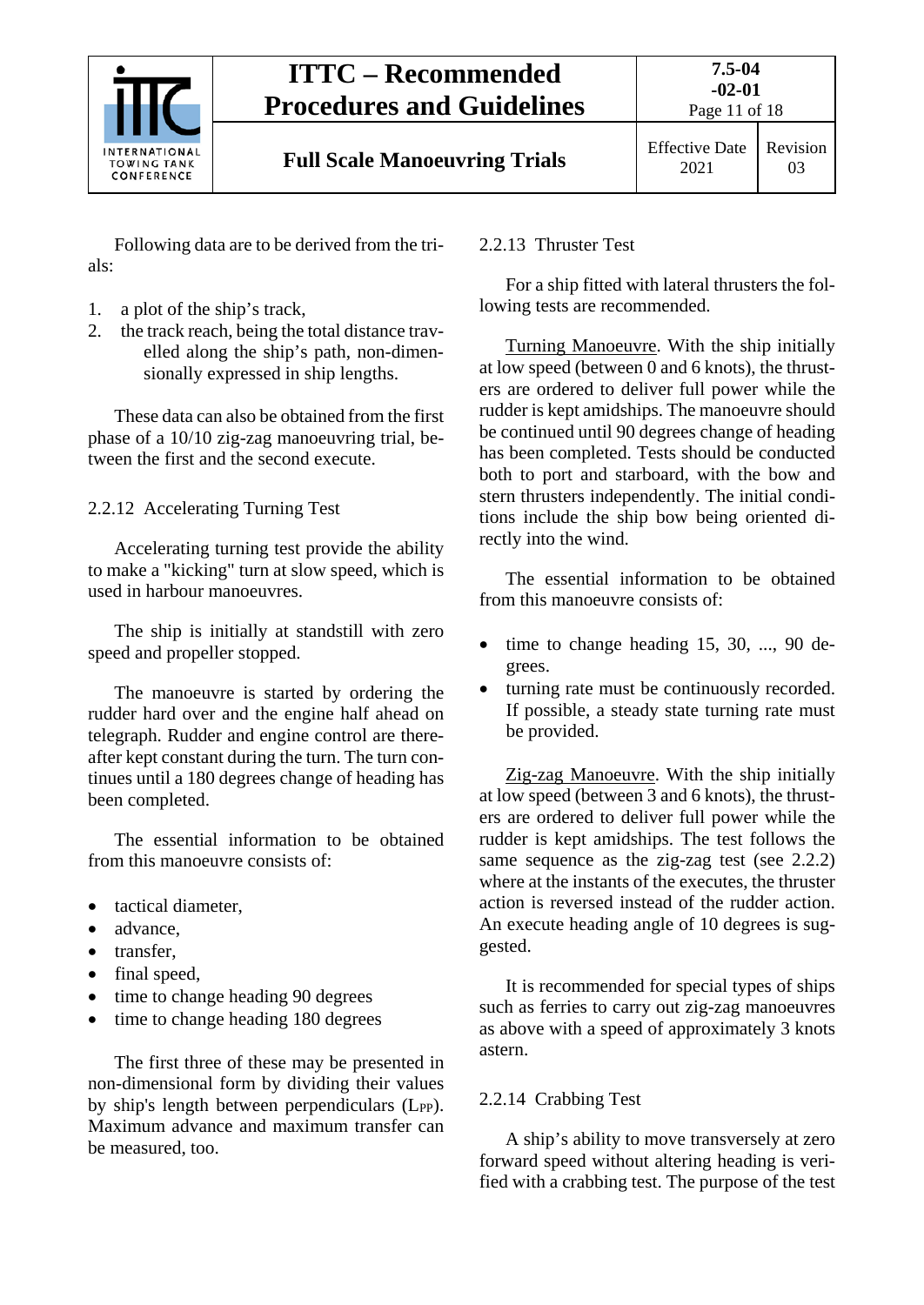

is to document the maximum possible transverse speed.

All available propellers/rudders/thrusters should be used to perform the test. Obviously a conventional ship with only one propeller, one rudder and no bow thruster cannot perform crabbing according to this definition.

The essential information to be obtained from this manoeuvre consists of the final steady lateral speed of the ship. The forward speed and the change of heading should also be documented, although they should be kept as low as possible.

The use of propeller(s), rudder(s) and thruster(s) should be documented, including power, rpm, pitch, thrust direction, rudder angle, etc.

The test should be carried out in as still air and calm water conditions as possible. If the wind is in excess of Beaufort 2 the test should be carried out in beam wind, crabbing both with the wind and towards the wind. Wind, current and sea conditions should be documented.

#### <span id="page-11-0"></span>**3. DATA ACQUISITION SYSTEM**

During the different trials, the data listed in Tables 2 and 3 have to be measured and recorded from the start of the approach run until the end of the manoeuvring trial.

Data should be acquired by a computerbased system because almost all the manoeuvring trials require time history data. The system should be able to collect, record and process real-time trial data of all measured parameters. Data sampling rate of 0.5 - 2 samples per second is suggested.

#### <span id="page-11-1"></span>**3.1 Instrumentation**

This section presents specific procedures and necessary equipment for the instrumentation of full-scale manoeuvring trials. A general on the calibration of the instruments can be found on the ITTC Procedure 7.5-01-03-01 Uncertainty Analysis: Instrument Calibration (ITTC, 2014).

#### <span id="page-11-2"></span>3.1.1 Ship speed and position

Ship speed and position should be determined using either the measured mile, electronic tracking or GPS. It is preferable to use GPS due to its flexibility. As mentioned previously, trials should be conducted in sheltered waters, of adequate depth, with minimal currents and tides. GPS, when used in the differential mode, allows correction of the data to a known reference site. Pulse radar track is also recommended, however, the flexibility is not as great as with GPS. DGPS must be considered for small vessels.

#### <span id="page-11-3"></span>3.1.2 Ship's heading

A gyrocompass should be used to record ship's heading. The gyro repeaters are to be adjusted until they are synchronised with the master gyro compass reading.

#### <span id="page-11-4"></span>3.1.3 Rudder angle

Rudder angle should be measured by adequate instrumentation (e.g. angular potentiometer) installed on the rudder stock. The steering gear is to be tested to calibrate the rudder angle indicator(s), over the full range of movement against the actual rudder angle reading given on the rudder stock.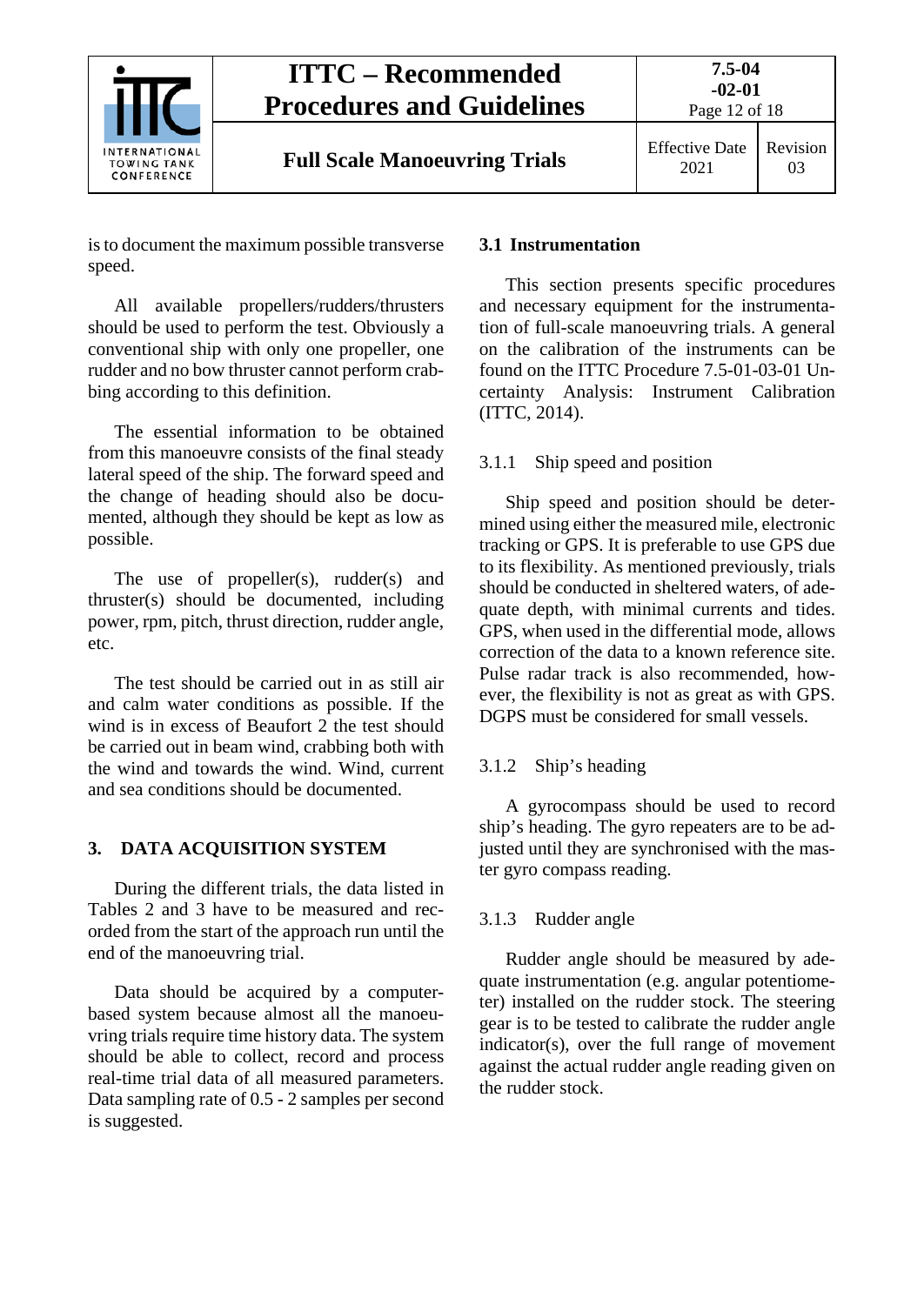

#### <span id="page-12-0"></span>3.1.4 Rate of turn

The rate of turn indicator can be calibrated against the actual change in heading per second during a turn.

#### <span id="page-12-1"></span>3.1.5 Shaft rpm

Propeller shaft rpm should be determined by installing either a magnetic probe or infrared optical sensing device. Sixty metal strips or reflective tapes should be installed so that instantaneous rpm can be determined.

#### <span id="page-12-2"></span>3.1.6 Torque

The torque should be measured using a torsion meter that can be calibrated. The residual shaft torque (zero of the torsion meter) should be taken immediately before and after the trials by rotating the shaft slowly in both directions with turning gears and the torque values derived from the torsion meter should be adjusted accordingly. Obtaining torque by attaching strain gages on the shaft is not recommended since alignment of the gages is most difficult and they cannot be physically calibrated once installed.

#### <span id="page-12-3"></span>**3.2 Ship Parameters**

Following ship related parameters should be documented:

- Ship type and design parameters (*L/B, B/T, C*B)
- Hull conditions at trial condition (*L/B, B/T, C*B*, GM*)
- Submerged lateral area
- Lateral/longitudinal projected area above waterline
- Draft and Trim
- Stern type parameters at trial condition
- Rudder type
- Number of rudders
- Rudder area
- Rudder angle or pod angle
- Propeller type
- Propeller diameter and pitch
- Number of propellers and turning direction of each propeller
- Engine type
- Power and percentage of Maximum Continuous Rating to which ship speed and RPM apply

#### <span id="page-12-4"></span>**3.3 Initial Conditions**

The following data is to be clearly recorded for each trial:

- Date
- Time
- Area of trial
- Initial approach speed and heading
- Ship's loading condition (draft, trim, longitudinal centre of gravity and transverse metacentric height)
- Radii of gyration
- Heel angle
- Water depth
- Environmental conditions, including
	- o Current speed and relative direction
	- o Wind relative speed and direction
	- o Sea state

#### <span id="page-12-6"></span><span id="page-12-5"></span>**4. DATA ANALYSIS**

#### **4.1 Correlation between Model Scale and Full Scale**

If the full scale trials are to be compared to numerical simulation in model scale or free running model tests, the scale effects must be taken into account. The ITTC Procedure 7.5-02-06-01 (ITTC, 2014) includes important comments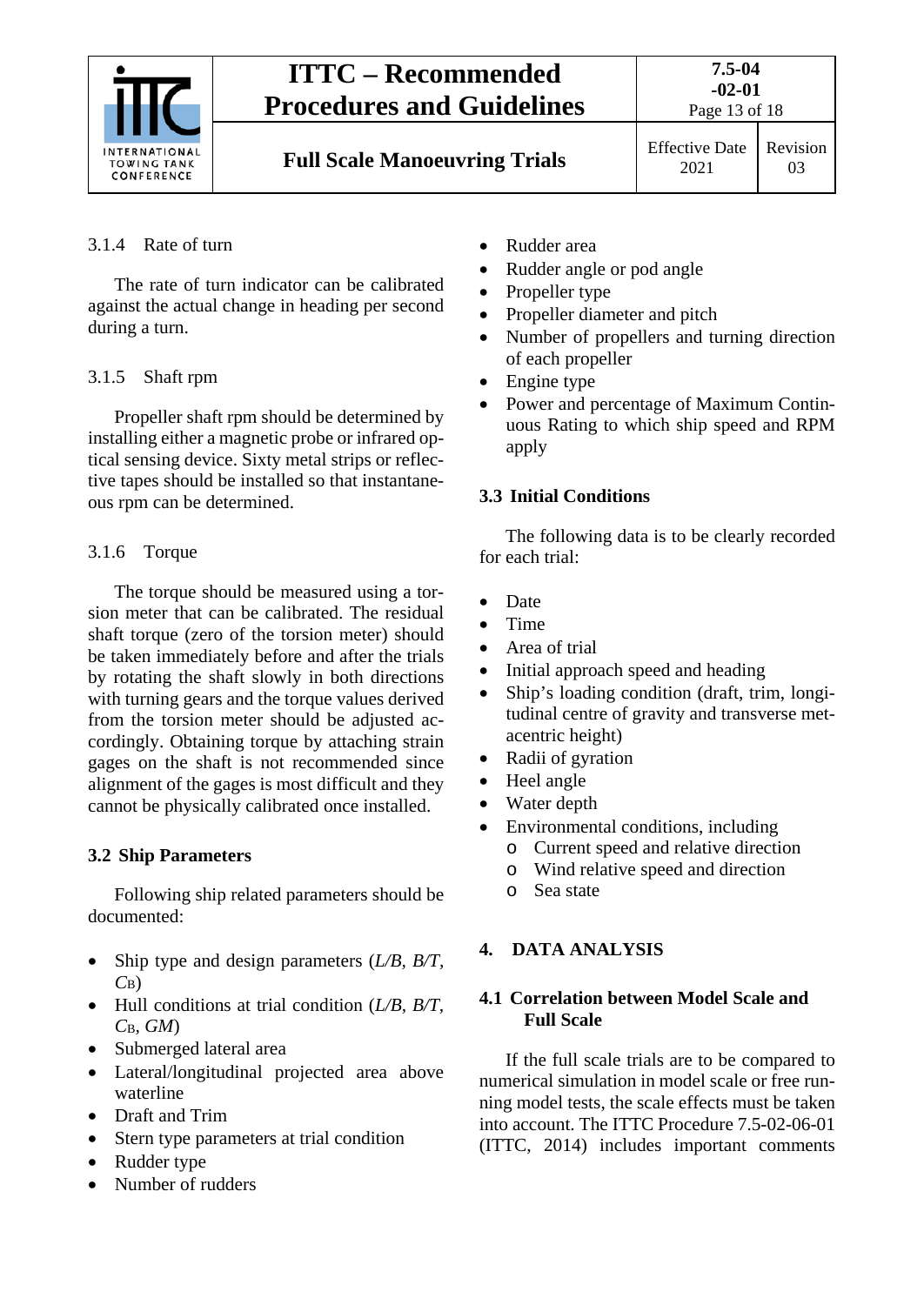

about the scale effects in the free running model tests and how to compensate them.

The rudder angle actuation speed must be properly defined according to the model scale. Some techniques are still being developed in order to assure that the rudder lateral force is relatively equivalent in the model and full scale (27th ITTC Manoeuvring Committee, 2014).

If using autopilot, it is important to check if the controller gains are equivalent in model scale and full-scale.

#### <span id="page-13-0"></span>**4.2 Uncertainty Analysis**

Trial data uncertainty analysis should be carried out to assess the level of confidence in the trial results and to provide the statistics associated with ship trial measurements.

For the uncertainty analysis of ship position and speed, shaft rpm and torque, reference can be made to the uncertainty analysis section of the Final Report and Recommendations to the 23rd ITTC - The Specialist Committee on Speed and Powering Trials (ITTC, 2002).

The effect of errors in rudder angle or manoeuvring device setting on the manoeuvre is difficult to assess through conventional uncertainty analysis. It is recommended to make use of simulation techniques for this purpose.

#### <span id="page-13-1"></span>4.2.1 Correction due to Environment

The immediate environment such as wind, waves and current can significantly affect ship manoeuvrability. IMO Resolution MSC.137(76) (2002) suggests a method to account for environmental effects only for turning tests. Recent research concerning environmental effects on zig-zag tests has shown that no straightforward correction method can be applied. For such complicated manoeuvres simulation techniques are the only possible solution.

#### <span id="page-13-2"></span>4.2.2 Correction due to Ship Conditions

Ship manoeuvrability can be significantly affected by the draft and trim condition. For example, course stability in ballast condition is usually better than in full load even-keel conditions. If it is not possible to perform the test in full load even keel condition, the manoeuvring characteristics should be then predicted by the ballast condition test and corrected using a reliable method (i.e. model tests or proven computer simulation) that ensures satisfactory extrapolation of trial results, as also suggested by IMO Resolution A.751 (1993). In this case, however, the procedure must be clearly referenced and documented.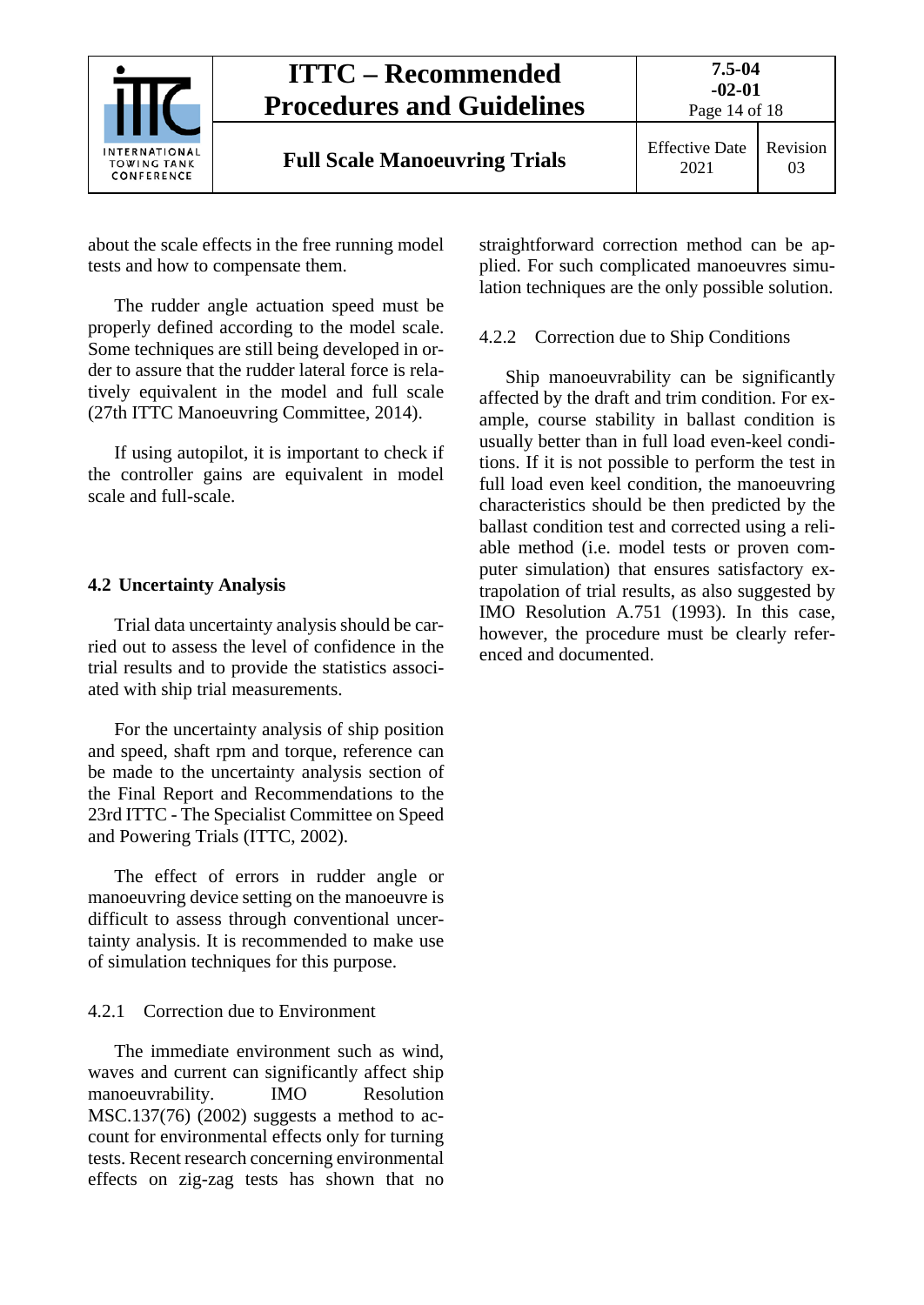

Page 15 of 18

| ffective Date   Revision |    |
|--------------------------|----|
| 2021                     | 03 |
|                          |    |

|                         | <b>Type of test</b>                       | Head-<br>ing | Posi-<br>tion | For-<br>ward<br>speed | Rud-<br>der an-<br>gle | rpm        | Rate<br><b>of</b><br>turn | <b>Torque</b>  |
|-------------------------|-------------------------------------------|--------------|---------------|-----------------------|------------------------|------------|---------------------------|----------------|
| 1                       | Turning test                              | V            | $\sqrt{}$     | V                     | V                      | $\sqrt{ }$ |                           | $\sqrt{^{**}}$ |
| $\mathbf{2}$            | Z-manoeuvre test                          | V            | V             | V                     | V                      | $\sqrt{}$  |                           |                |
| $\mathbf{3}$            | Modified Zig-zag test                     | $\sqrt{}$    | $\sqrt{}$     | $\sqrt{}$             | V                      | $\sqrt{ }$ |                           |                |
| $\overline{\mathbf{4}}$ | Zig-zag test at low<br>speed              | $\sqrt{ }$   | $\sqrt{}$     | $\sqrt{}$             | V                      | $\sqrt{}$  |                           |                |
| 5                       | Direct spiral test                        | V            |               | V                     | V                      |            | $\sqrt{*}$                |                |
| 6                       | Reverse spiral test                       | V            |               | V                     | V                      |            | $\sqrt{\frac{1}{2}}$      |                |
| 7                       | Pull-out test                             | V            |               | V                     | V                      |            | $\sqrt{\frac{1}{2}}$      |                |
| 8                       | Stopping test                             | V            | $\sqrt{ }$    | V                     | V                      | $\sqrt{}$  |                           | V              |
| 9                       | Stopping Inertia test                     | $\sqrt{}$    | V             | V                     | N                      | V          |                           | V              |
| 10                      | Man-overboard test                        | $\sqrt{}$    | $\sqrt{ }$    | $\sqrt{}$             | V                      |            |                           |                |
| 11                      | Parallel<br>course<br>ma-<br>noeuvre test | V            | $\sqrt{ }$    | V                     | V                      | $\sqrt{ }$ |                           |                |
| 12                      | Initial turning test                      | V            | $\sqrt{}$     | $\sqrt{}$             | V                      |            |                           |                |
| 13                      | Accelerating<br>turning<br>test           | $\sqrt{}$    | $\sqrt{}$     | V                     | V                      | $\sqrt{}$  |                           |                |
| 14                      | Thruster test                             | V            | $\sqrt{}$     | V                     | N                      | $\sqrt{}$  | $\sqrt{}$                 |                |
| 15                      | Crabbing test                             | V            | V             | $\sqrt{}$             | V                      | V          | V                         |                |

Table 2 Recommended Manoeuvring Trial Measurements

\* If the rate of turn cannot be obtained using a rate gyro and/or gyrocompass, the differential of the heading angle has to be used to derive this parameter

Recommended for trials with twin propeller ships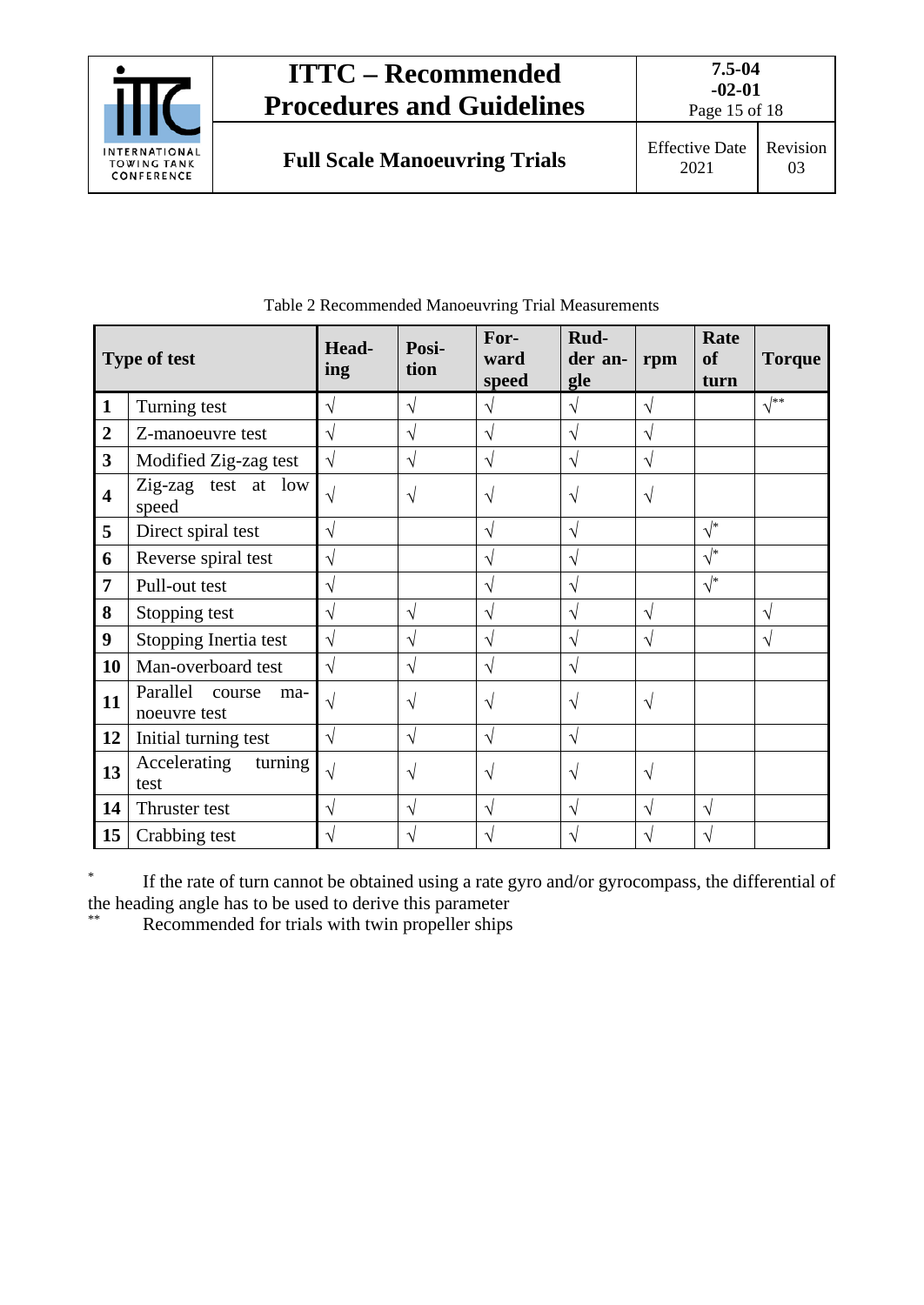

**Full Scale Manoeuvring Trials** Effective Date

Page 16 of 18

|  |  | Table 3 Data sampling rate and accuracy requirements |  |
|--|--|------------------------------------------------------|--|
|  |  |                                                      |  |

| <b>Parameter</b>                                                        | Turn-<br>ing test | Pull-<br>out<br>test     | Stop-<br>ping<br>test    | Zig-<br>zag<br>test    | <b>Spiral test</b>                                        | Man-<br>over-<br>board<br>test | Mini-<br>mum ac-<br>curacy          |
|-------------------------------------------------------------------------|-------------------|--------------------------|--------------------------|------------------------|-----------------------------------------------------------|--------------------------------|-------------------------------------|
| <b>Time</b>                                                             | Contin-<br>uously | $Con-$<br>tinu-<br>ously | Contin-<br>uously        | Con-<br>tinu-<br>ously | Continuously                                              | Continu-<br>ously              | $\pm$ 1 s                           |
| <b>Position</b>                                                         | 1s                | $\overline{\phantom{a}}$ | 1s                       | 1s                     |                                                           | 1s                             | $\pm$ 5 me-<br>tres                 |
| <b>Forward</b><br><b>Speed</b>                                          | 4s                |                          | 4s                       | 4s                     | Initially, then<br>once at each<br>steady rate of<br>turn | 4s                             | $\pm 0.2$<br>knots                  |
| <b>Heading</b>                                                          | 1 <sub>s</sub>    | 1 <sub>s</sub>           | 1 <sub>s</sub>           | 1 <sub>s</sub>         | 1 <sub>s</sub>                                            | 1 <sub>s</sub>                 | $\pm$ 0.5 de-<br>grees              |
| of<br><b>Setting</b><br>manoeuvring<br>device<br>(Rudder<br>an-<br>gle) | 2s                | 2s                       | 2s                       | 2s                     | 2s                                                        | 2s                             | $± 1$ de-<br>gree                   |
| Propeller rpm<br>and torque                                             | 2s                | 2s                       | 2s                       | 2s                     | 2s                                                        | 2s                             | $\pm$ 1% of<br>initial set-<br>ting |
| Rate of turn                                                            | 2s                | 2s                       | $\overline{\phantom{0}}$ | 2s                     | 2s                                                        |                                | ± 0.05<br>degs/s                    |
| <b>Heel angle</b>                                                       | 2s                | 2s                       | 2s                       | 2s                     | 2s                                                        | 2s                             | $\pm 0.5$ de-<br>gree               |
| <b>Propeller</b><br>pitch                                               | 2s                | 2s                       | 2s                       | 2s                     | 2s                                                        | 2s                             | $\pm$ 1% of<br>initial set-<br>ting |

**Note**

All parameters are to be measured at the initiation and termination of points of each manoeuvring trial

It should be indicated how position and speed have to be measured. A distinction should be made between forward speed, length of speed vector, speed corrected for current, etc.

(adapted from Lloyd's Register Provisional Rules, 1999)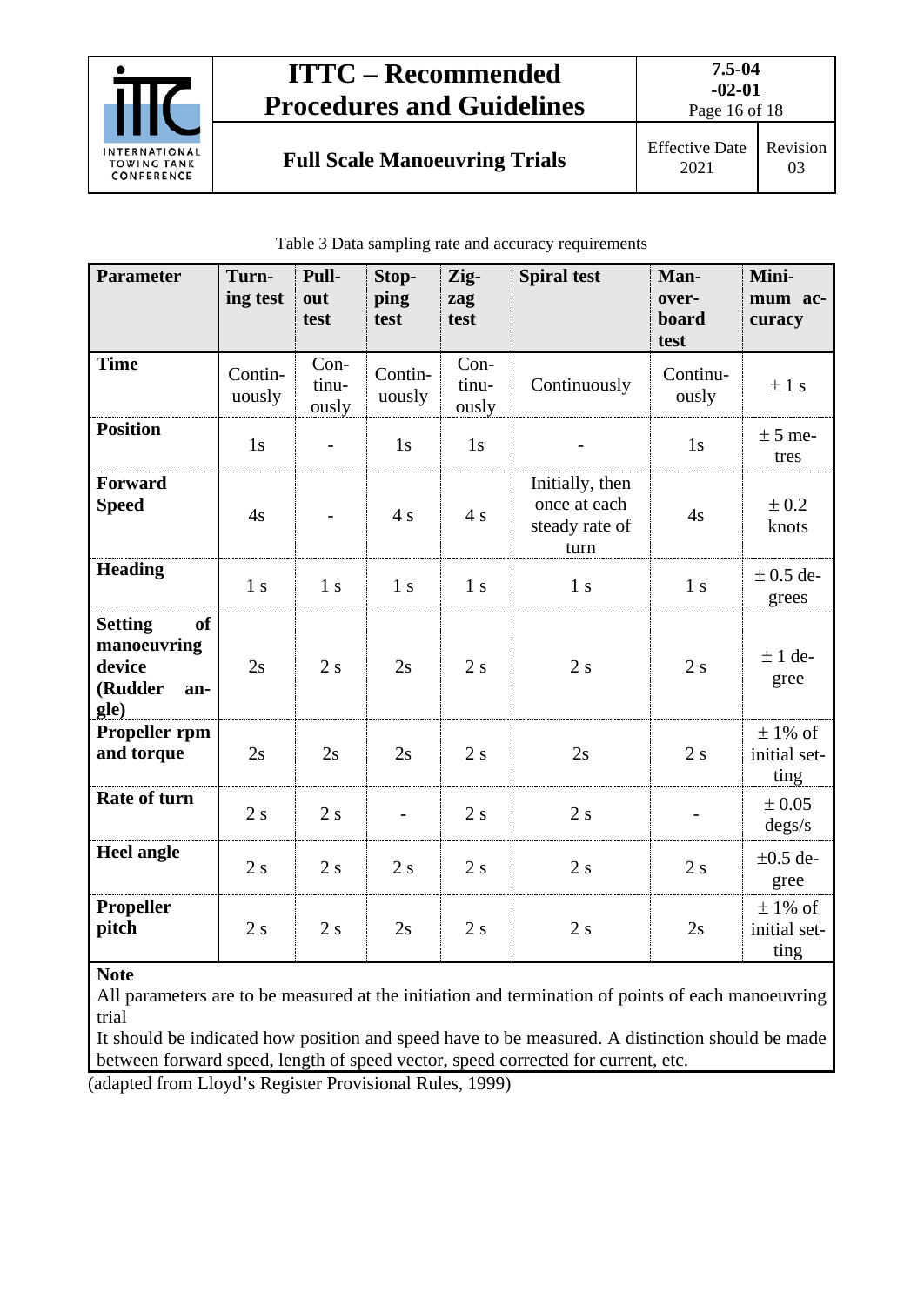|                                                   | <b>ITTC – Recommended</b><br><b>Procedures and Guidelines</b> | $7.5 - 04$<br>$-02-01$<br>Page 17 of 18 |          |  |
|---------------------------------------------------|---------------------------------------------------------------|-----------------------------------------|----------|--|
| INTERNATIONAL<br><b>TOWING TANK</b><br>CONFERENCE | <b>Full Scale Manoeuvring Trials</b>                          | <b>Effective Date</b><br>2021           | Revision |  |

#### <span id="page-16-0"></span>**4.3 Benchmark Tests**

- (1) Preliminary Analysis of ITTC Co-operative Tests Programme (11th 1966 pp.486-508) A Mariner Class Vessel
- (2) The 11th I.T.T.C. Standard Captive-Model-Test Program (11<sup>th</sup> 1966 pp.508-516) A Mariner Type Ship " USS COMPASS IS-LAND"
- (3) Co-operative Tests for ITTC Mariner Class Ship Rotating Arm Experiments $(12<sup>th</sup> 1969)$ pp.667-670)A MARINER Model
- (4) The Co-operative Free-Model Manoeuvring Program (13<sup>th</sup> 1972 pp. 1000) Co-operative Test Program - Second Analysis of Results of Free Model Manoeuvring Tests(13th 1972 pp. 1074-1079) A MARI-NER-Type Ship
- (5) The Co-operative Captive-Model Test Program ( $13<sup>th</sup> 1972$  pp.1000) To Determine the Ability with which Full-Scale Ship Trajectories Could Be Predicted from the Test Data Acquired.
- (6) Co-operative Tests Program Review and Status of Second Phase of Standard Captive-Model Test Program (13<sup>th</sup> 1972 pp. 1080-1092)
- (7) The Mariner Model Co-operative Test Program -Correlations and Applications- (14th 1975 Vol.2 pp. 414-427) A New Large Amplitude PLANAR-MOTION-MECHA-NISM. The MARINER Model
- (8) Comparative Results from Different Captive-Model Test Techniques $(14<sup>th</sup> 1975)$ Vol.2 pp.428-436)
- (9) A MARINER CLASS Vessel and a Tanker Model
- (10)Ship Model Correlation in Manoeuvrability( $17<sup>th</sup>$  1984 pp.427-435) To Conduct Model Tests and Compare Their Results with "ESSO OSAKA' Deep and Shallow Water Trials Joint International Manoeuvring Program (JIMP) A Working Group Called JAMP (Japan Manoeuvrability Prediction)
- (11)Free-Running Model Tests with ESSO OSAKA(18th 1987 p.369-371)
- (12)Captive Model Tests with ESSO OSAKA  $(18<sup>th</sup> 1987 pp.371-376)$
- (13) Manoeuvring Trial Code( $14<sup>th</sup>$  1975 pp.350-365)
- $(14)$ ITTC Quality Manual  $(22<sup>nd</sup> ITTC OS$ Group 4.9-03/04-01)
- (15)Guide for Planning, Carrying out and Reporting Sea Trials (ISO/TC8/SC9, 1999- 10-19)
- (16)Standards for ship manoeuvrability (Resolution MSC.137(76), 2002)
- (17)Classification of the Manoeuvring Capability of Ships (Lloyd's Register Provisional Rules, May 1999)
- (18)Excerpts regarding the Conduct of Speed/Power Trials, Uncertainty Analysis and Correction of Trials Data (22nd ITTC Trials & Monitoring Specialist Committee.

#### <span id="page-16-1"></span>**5. REFERENCES**

 $29<sup>th</sup> TTC, 2020, Quality Manual, (2020).$  "Testing and extrapolation methods manoeuvrability. Free Running Model Tests", 7.5-02- 06-01 ITTC Quality Manual.